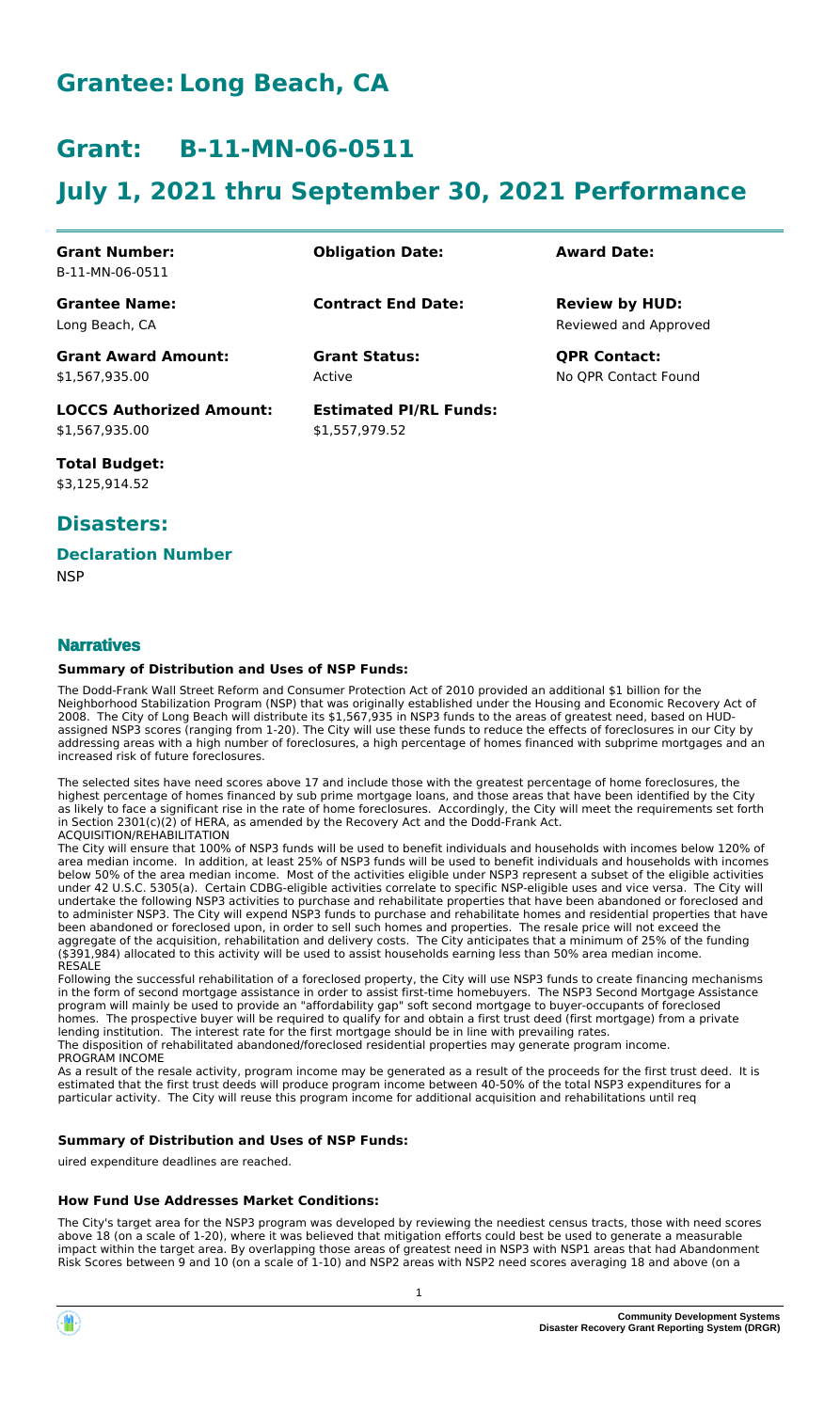scale of 1-20), the City was able to refine the target area to be one where funds can be put to best use. The target area consists of four areas scattered throughout the City of Long Beach. Each area drawn using HUD's NSP3 mapping tool was assigned a unique Neighborhood Identification number by the program. Those neighborhoods have been combined to create the selected target area. The City believes that removing foreclosures from the rolls and increasing home ownership opportunities within the target areas will increase the stability of the neighborhoods by reducing nuisances caused by vacancies and by building upon successes of NSP1 and NSP2 to create a generation of committed residents within the City.

#### **Ensuring Continued Affordability:**

To ensure the continued affordability of projects funded by NSP3, affordability covenants will be recorded against the property, thereby restricting the properties for rental or purchase by low-and moderate-income households. For rental projects, the restriction period could range from 5 to 20 years depending on the amount of the NSP3 investment. For-sale properties, affordability will be required for a period of 30 years. Additionally, the City will annually monitor these properties to ensure compliance with the occupancy requirements.

#### **Definition of Blighted Structure:**

The California Health and Safety Code Section 33031 describes physical conditions that cause blight related to structures as:

33031(a)<br>(1) Buildings in w Buildings in which it is unsafe or unhealthy for persons to live or work. These conditions may be caused by serious building code violations, serious dilapidation and deterioration caused by long-term neglect, construction that is vulnerable to serious damage from seismic or geologic hazards, and faulty or inadequate water or sewer utilities.

(2) Conditions that prevent or substantially hinder the viable use or capacity of buildings or lots. These conditions may be caused by buildings of substandard, defective, or obsolete design or construction given the present general plan, zoning, or other development standards.

33031(b)<br>(3) Abnormally hi Abnormally high business vacancies, abnormally low lease rates, or an abnormally high number of abandoned buildings.<br>(7) A hi

A high crime rate that constitutes a serious threat to public safety and welfare.

The Long Beach Municipal Code references blighted structures to buildings or conditions, which will impair or destroy the quality of life, to the detriment of the city, through the deterioration of property and business values for adjacent properties. Long Beach Municipal Code references to the source, condition, prevention, elimination or spread of "Blight" appear in Sections 18.21.010, 18.21.020, and 18.20.030 for the monitoring of vacant buildings; Section 8.56 for the abatement of graffiti on buildings; Section 10.46.010 for the abatement of abandoned and wrecked vehicles; Section 21.10.020 for the protection and preservation of the city's cultural heritage; and Section 21.27.050 as a reason for the abandonment or revocation of a property's non-conforming rights.

In addition, the overall spirit of all the regulatory codes used in Code Enforcement are designed and written so as to provide standards, which in their application and enforcement will eliminate blighted structures and conditions in whatever capacity it may appear.

#### **Definition of Affordable Rents:**

The generally accepted affordability standard or "Affordable Rent" is rent that does not exceed 30% of the household's income. The CDBG program does not mandate the exact rent to be applied to NSP3 properties. Jurisdictions are, however, allowed to determine the rent standard to be applied and may adopt rent limits similar to those used for the HOME Program. Whichever standard is approved, the rents must be truly affordable to low- and moderate-income households.

Section 50053 of the California Health and Safety Code, defines "affordable rents" as rents that do not exceed a certain percentage of the area median income, by income category, adjusted for family size appropriate for the unit.

HOME Affordable Rents:

Maximum HOME rent for a low-income household renting a 3-bedroom unit in the Long Beach area is \$1,365 per month. For a very low-income household the maximum HOME rent is \$1,076 per month. Note that since HOME funds can not be used for moderate-income households, HOME does not publish an affordable rent standard for this income category.

Comparing the California State affordable rents and HOME rents indicates that the California rents would provide a more affordable rent. However, the HOME rents, although still considered affordable, would provide a higher rent to the property owner, which may be needed to make the project work financially.

#### **Housing Rehabilitation/New Construction Standards:**

Housing Rehabilitation Standards currently in use by the City of Long Beach for all Federal and State housing rehabilitation programs, and application to all NSP3-assisted activities will include:

• Current Uniform Housing Code, which provides complete requirements affecting conservation and rehabilitation of housing and which are compatible with the Uniform Building Code.

• The 2007 Edition of California Building Code, which incorporates the California Electrical Code, California Plumbing Code, and California Mechanical Code.

• City of Long Beach Municipal Code Title 18, Sections 18.24 through 18.40, which describe Electrical, Plumbing and Mechanical Codes and includes Prohibited Uses and Maintenance, which in some instances are more stringent than those of the California Building Code.

City of Long Green Lite Building Policy, which utilizes elements of the LEED Green Building Rating System when replacing building components within the scope of project rehabilitation. This policy primarily consists of replacing damaged or deteriorated components or mechanical systems in connection with project rehabilitation with FSC wood products, Energy Star appliances, low-energy lighting, low-voc paint, low-e windows, recyclable carpet, drought-tolerant planting and irrigation, and construction waste management.

Mitigation of lead-based paint hazards in all residential property built prior to 1978.

#### **Vicinity Hiring:**

The City of Long Beach will publish a Request for Qualification (RFQ) in order to solicit construction companies for rehabilitation projects to address health, safety and code standards for homes acquired with NSP3 funds. The expenditure for rehabilitation will be funded directly through NSP3 funds, so the RFQ will be sent to known local firms and will ask respondents to identify whether they will be able to offer vicinity hiring for local residents of the target area.

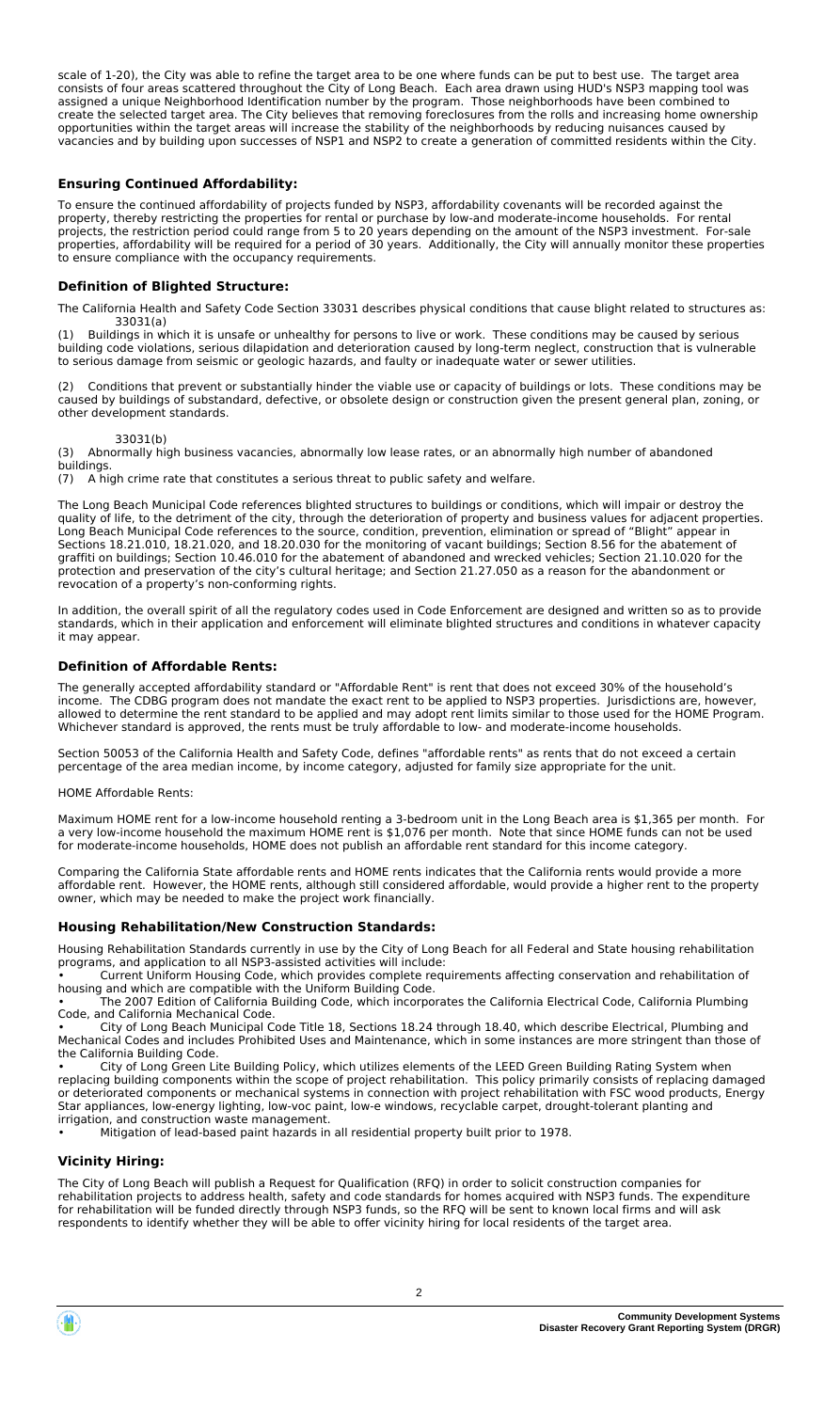#### **Procedures for Preferences for Affordable Rental Dev.:**

Recent housing inventory data shows that the percent of renter-occupied units in Long Beach (49.3%) exceeds the national average of 33%. Therefore, renters are relatively well-served in the community and NSP3 efforts will be focused on providing ownership opportunities to eligible beneficiaries. However, the local housing market remains out of reach for people who earn less than 50% AMI. Therefore, the City will search for foreclosed multi-unit housing that can be used to serve this target population.

#### **Grantee Contact Information:**

City of Long Beach Alem S. Hagos, HUD Grants Officer 100 West Broadway, Suite 550 Long Beach, California 90802 Telephone: (562) 570-7403 Email: alem.hagos@longbeach.gov

| <b>Overall</b>                                     | <b>This Report Period</b> | <b>To Date</b> |
|----------------------------------------------------|---------------------------|----------------|
| <b>Total Projected Budget from All Sources</b>     | \$0.00                    | \$2,376,069.77 |
| <b>Total Budget</b>                                | \$0.00                    | \$2,376,069.77 |
| <b>Total Obligated</b>                             | \$0.00                    | \$2,376,069.77 |
| <b>Total Funds Drawdown</b>                        | \$0.00                    | \$2,319,802.44 |
| <b>Program Funds Drawdown</b>                      | \$0.00                    | \$1,567,935.00 |
| <b>Program Income Drawdown</b>                     | \$0.00                    | \$751,867.44   |
| <b>Program Income Received</b>                     | \$0.00                    | \$1,557,979.52 |
| <b>Total Funds Expended</b>                        | \$0.00                    | \$2,336,372.63 |
| <b>HUD Identified Most Impacted and Distressed</b> | \$0.00                    | \$0.00         |
| <b>Other Funds</b>                                 | \$0.00                    | \$0.00         |
| <b>Match Funds</b>                                 | \$0.00                    | \$0.00         |
| Non-Match Funds                                    | \$0.00                    | \$0.00         |
| <b>Funds Expended</b>                              |                           |                |

| <b>Overall</b>     | <b>This Period</b> | <b>To Date</b> |
|--------------------|--------------------|----------------|
| City of Long Beach | \$0.00             | \$2,336,372.63 |

# **Progress Toward Required Numeric Targets**

| <b>Requirement</b>                       | <b>Target</b>  | <b>Projected</b> | <b>Actual</b> |
|------------------------------------------|----------------|------------------|---------------|
| <b>Overall Benefit Percentage</b>        | 99.99%         | $.00\%$          | $.00\%$       |
| <b>Minimum Non Federal Match</b>         | \$.00          | \$.00            | \$.00         |
| <b>Overall Benefit Amount</b>            | \$2,893,644.89 | \$.00            | \$.00         |
| <b>Limit on Public Services</b>          | \$235,190.25   | \$.00            | \$.00         |
| <b>Limit on Admin/Planning</b>           | \$156,793.50   | \$231,980.24     | \$175,712.91  |
| <b>Limit on Admin</b>                    | \$.00          | \$231,980.24     | \$175,712.91  |
| <b>Most Impacted and Distressed</b>      | \$.00          | \$.00            | \$.00         |
| <b>Progress towards LH25 Requirement</b> | \$781,478.63   |                  | \$974,543.89  |

### **Overall Progress Narrative:**

No expenses were accrued during the reporting period.

### **Project Summary**

| <b>Project #, Project Title</b> | <b>This Report</b>   | <b>To Date</b>       |                      |
|---------------------------------|----------------------|----------------------|----------------------|
|                                 | <b>Program Funds</b> | <b>Project Funds</b> | <b>Program Funds</b> |
|                                 | <b>Drawdown</b>      | <b>Budgeted</b>      | <b>Drawdown</b>      |